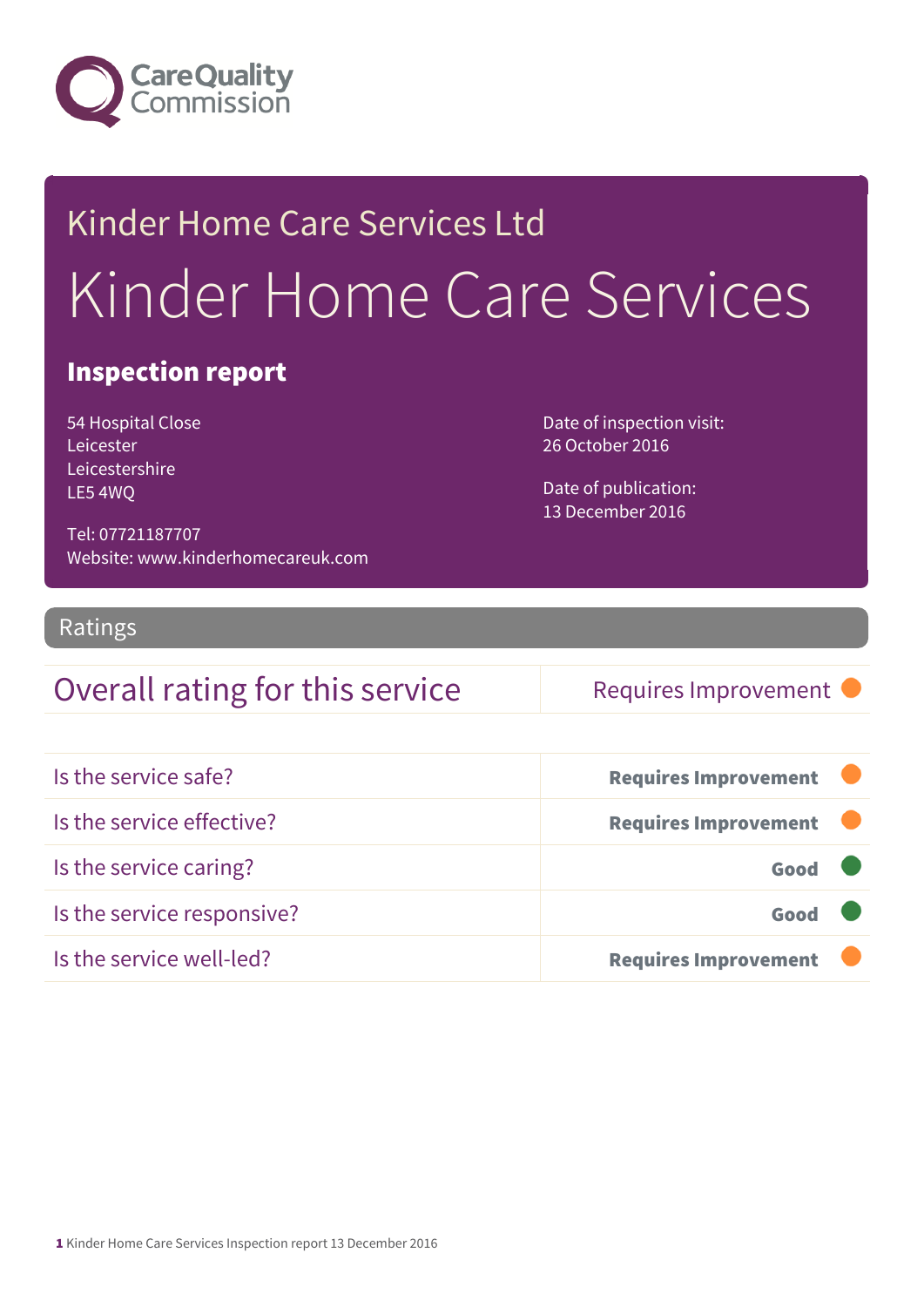### Summary of findings

#### Overall summary

Kinder Home Care Services provides personal care and treatment for adults living in their own homes. On the day of the inspection the registered manager informed us that there were a total of 14 people receiving care from the service.

A registered manager was in place. A registered manager is a person who has registered with the Care Quality Commission to manage the service. Like registered providers, they are 'registered persons'. Registered persons have legal responsibility for meeting the requirements in the Health and Social Care Act and associated Regulations about how the service is run.

On this inspection we found a breach of the Health and Social Care Act 2008 Regulated Activities Regulations 2014 with regarding to providing safe care. You can see what action we have told the provided to take on the back of the full version of this report.

Risk assessments were not consistently in place to protect people from risks to their health and welfare.

Staff recruitment checks were not always in place to protect people from receiving personal care from unsuitable staff.

People and relatives we spoke with told us they thought the service ensured that people received safe personal care. Staff had been trained in safeguarding (protecting people from abuse) and staff understood their responsibilities in this area.

We saw that medicines were, in the main, supplied safely and on time, to protect people's health needs.

Staff had not received comprehensive training to ensure they had the skills and knowledge to be able to meet people's needs.

Staff, in the main, understood their responsibilities under the Mental Capacity Act 2005 (MCA) and Deprivation of Liberty Safeguards (DoLS) to allow, as much as possible, people to have effective choices about how they lived their lives.

People and relatives we spoke with told us that staff were friendly, kind, positive and caring.

People using the service or their relatives had been involved in making decisions about how and what personal care was needed to meet their needs.

Care plans were individual to the people using the service to ensure that their individual needs were met.

People and relatives told us they would tell staff or management if they had any concerns, they were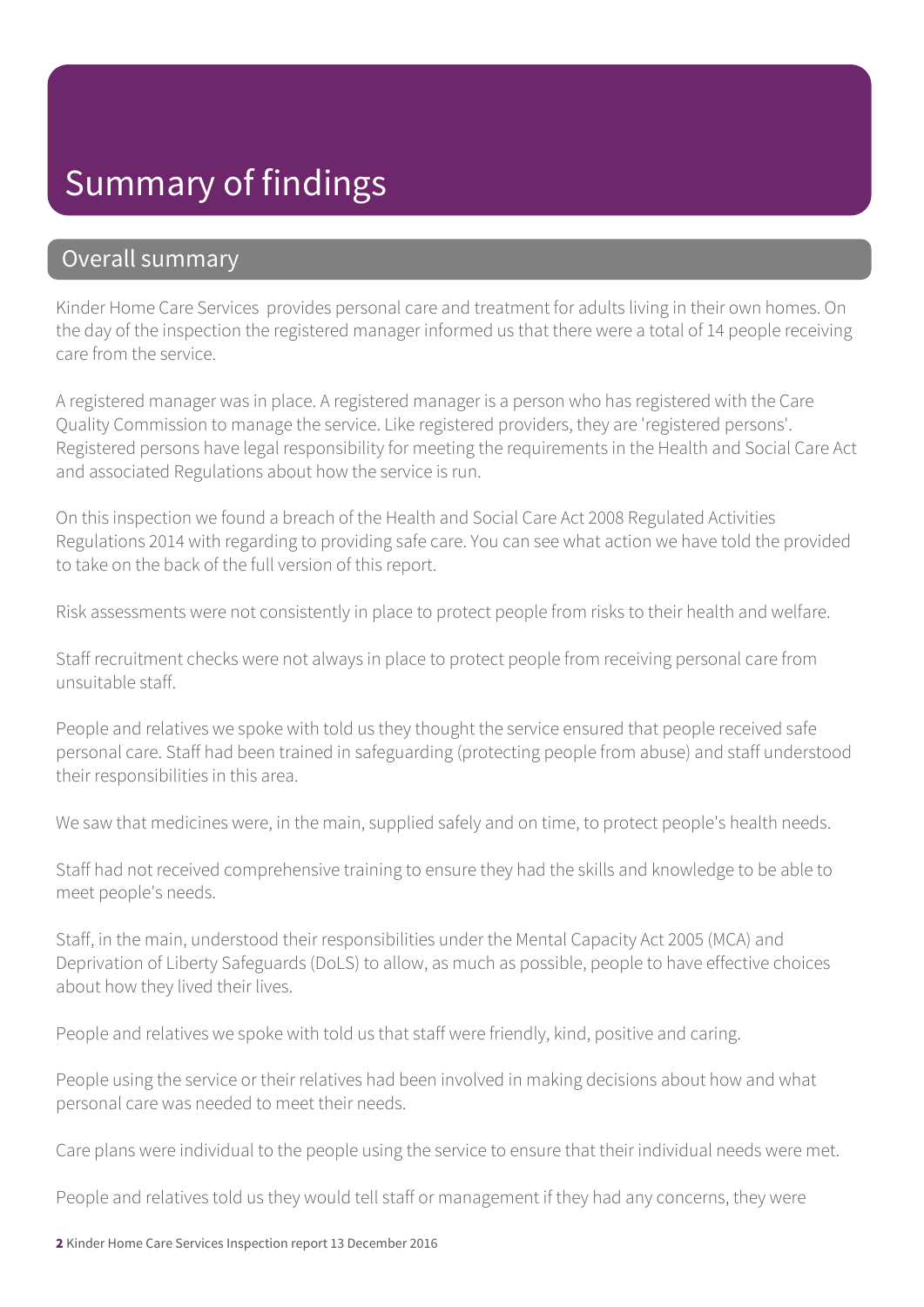confident these would be properly followed up.

People and their relatives were satisfied with how the service was run and staff felt they were supported in their work by the senior management of the service.

The service was not consistently well led as robust systems of quality assurance had not been in place to identify issues to achieve a quality service being provided to people at all times.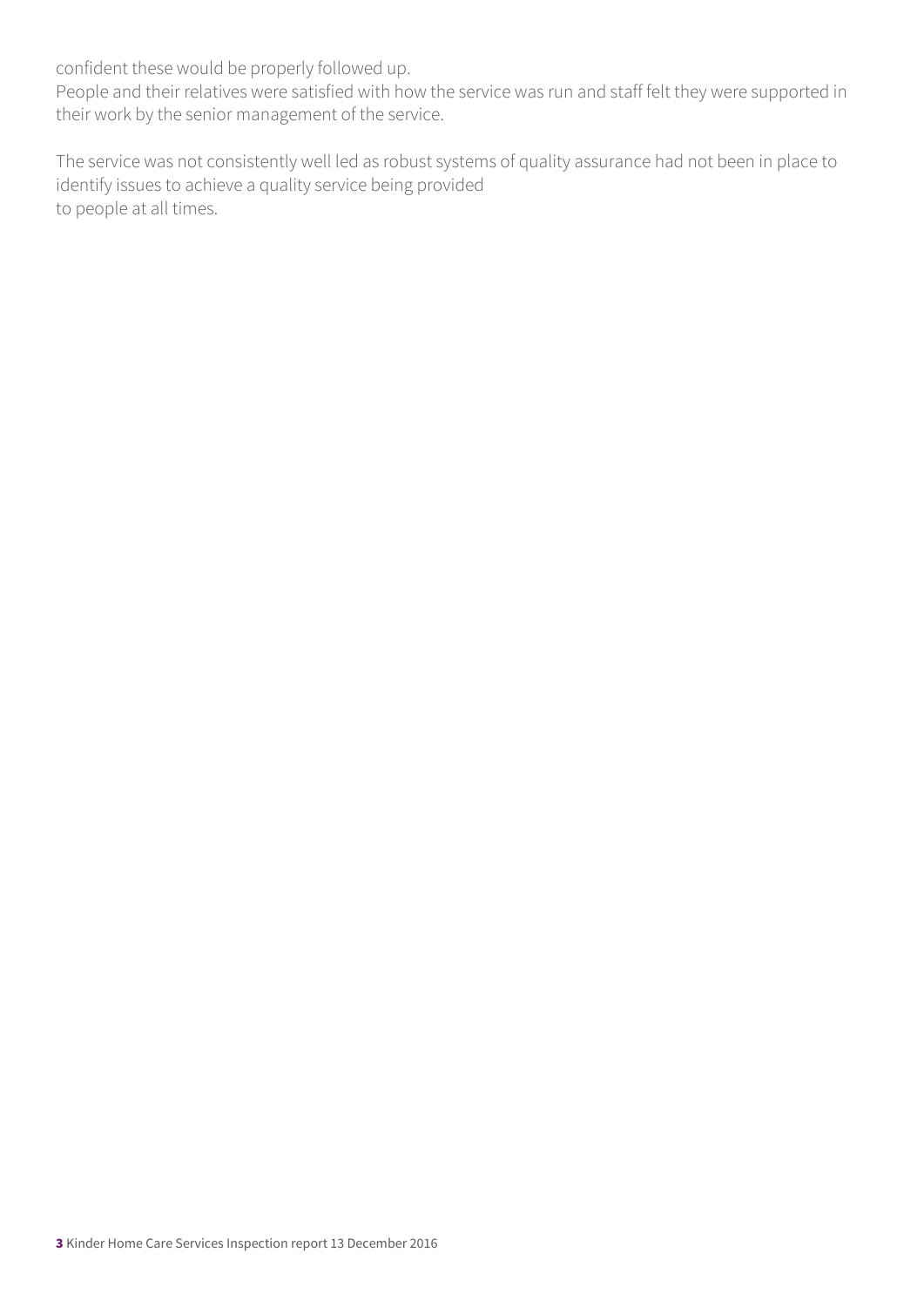#### The five questions we ask about services and what we found

We always ask the following five questions of services.

#### Is the service safe? The service safe of the service safe of the service safe of the service safe of the service service service service service service service service service service service service service service servi

The service was not consistently safe.

Risk assessments to protect people's health and welfare were not fully in place to protect people from risks to their health and welfare. Staff recruitment checks had not all been comprehensively in place to protect people from receiving personal care from unsuitable staff. People had not always received care at agreed times to safely promote their health. People and their relatives thought that staff provided safe care and that people felt safe with staff from the service. Staff were aware of how to report incidents to their management to protect people's safety. Medicines had, in the main, been supplied as prescribed.

#### Is the service effective?  $\blacksquare$

The service was not consistently effective.

Staff were trained to meet some, but not all, of people's care needs. Staff had not received full support to carry out their role of providing effective care to meet people's needs. People's consent to care and treatment was sought in line with legislation and guidance. People's nutritional needs had been promoted and protected. People's health needs had been met by staff.

#### Is the service caring? The service caring of the service care  $\blacksquare$

The service was caring.

People and relatives we spoke with told us that staff were kind, friendly and caring and respected people's rights. People and their relatives had been involved in setting up care plans that reflected people's needs. Staff respected people's privacy, independence and dignity.

#### Is the service responsive?  $\Box$  Good  $\Box$

The service was responsive.

Care plans contained information on how staff should respond to people's assessed needs, though information on responding

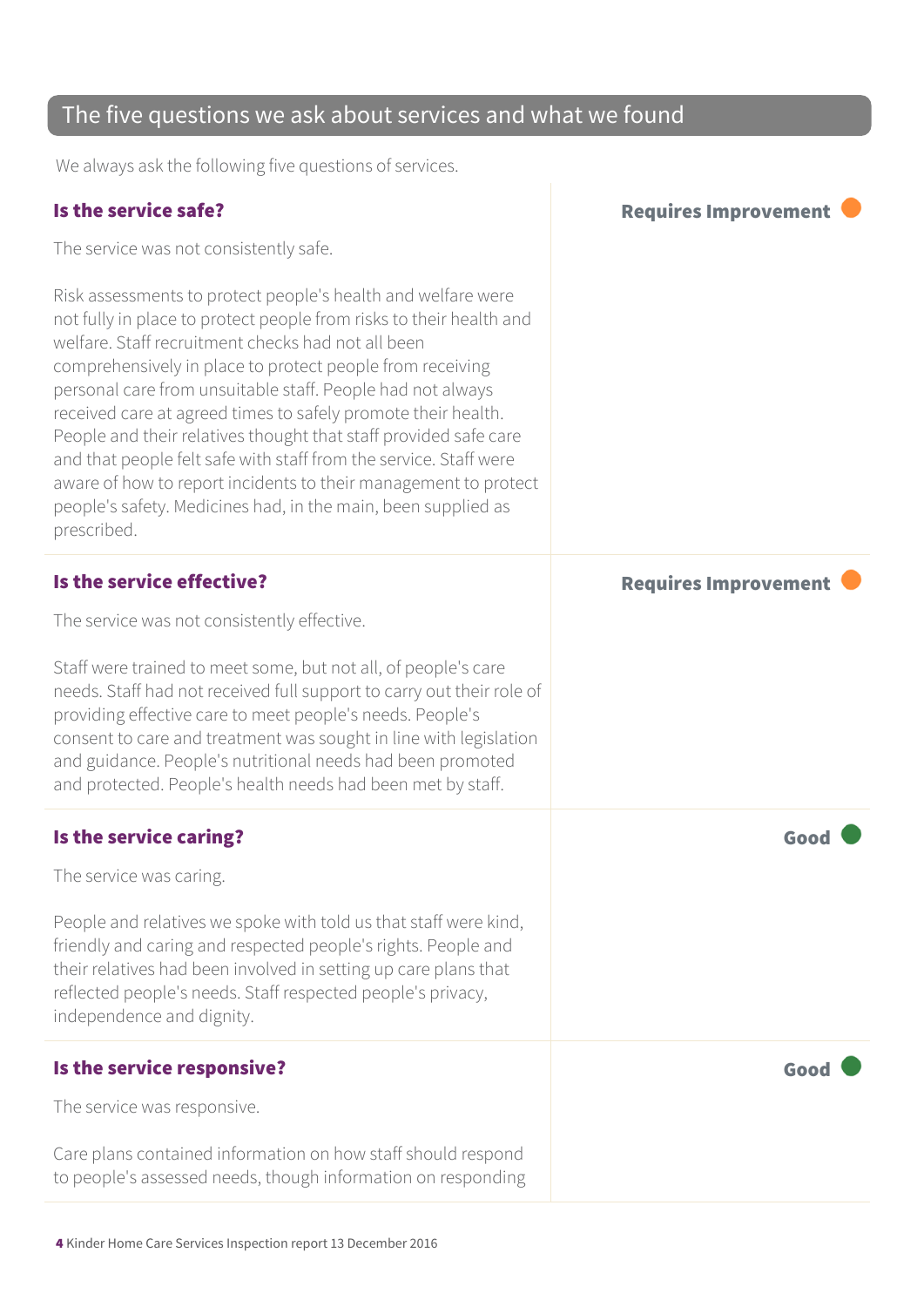| to people's preferences and lifestyles was limited. Care calls were<br>not always on time to meet assessed and agreed times to<br>provide personal care. People and their relatives were confident<br>that any concerns they identified would be properly followed up<br>by the registered manager. Staff had contacted other relevant<br>services when people needed additional support.                                                       |                      |
|-------------------------------------------------------------------------------------------------------------------------------------------------------------------------------------------------------------------------------------------------------------------------------------------------------------------------------------------------------------------------------------------------------------------------------------------------|----------------------|
| Is the service well-led?                                                                                                                                                                                                                                                                                                                                                                                                                        | Requires Improvement |
| The service was not consistently well led.                                                                                                                                                                                                                                                                                                                                                                                                      |                      |
| People thought it was an organised and well led service. Staff<br>told us the senior management staff provided good support to<br>them. They said the registered manager had a clear vision and<br>expectation of how friendly individual care was to be provided to<br>people to meet their needs. Systems had not been<br>comprehensively audited prior to the inspection in order to<br>measure whether a quality service had been provided. |                      |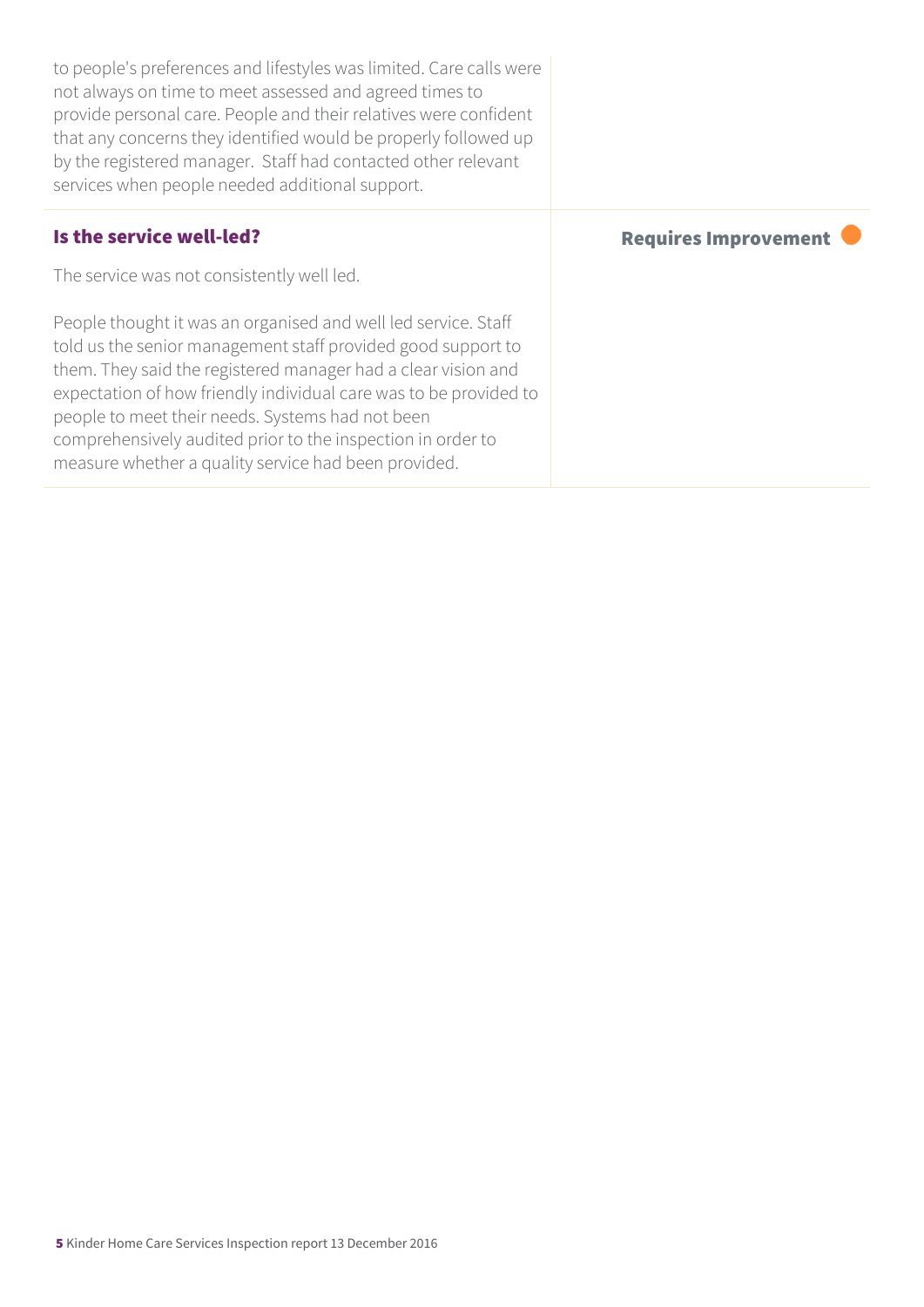

# Kinder Home Care Services Detailed findings

# Background to this inspection

We carried out this inspection under Section 60 of the Health and Social Care Act 2008 as part of our regulatory functions. This inspection was planned to check whether the provider is meeting the legal requirements and regulations associated with the Health and Social Care Act 2008, to look at the overall quality of the service, and to provide a rating for the service under the Care Act 2014.

This inspection took place on 26 October 2016. The inspection was announced. The inspection team consisted of one inspector. The provider was given 48 hours' notice because the location provides a personal care service and we needed to be sure that someone would be in.

We looked at the information we held about the service, which included 'notifications'. Notifications are changes, events or incidents that the provider must tell us about.

We also reviewed the provider's statement of purpose. A statement of purpose is a document which includes the services aims and objectives.

We contacted commissioners for health and social care, responsible for funding some of the people who used the service and asked them for their views about the agency. No concerns were expressed about the current provision of personal care to people using the service.

During the inspection we spoke with three people who use the service and three relatives. We also spoke with a director of the company, who was also the care coordinator, and two care workers. The registered manager was not available to carry out the inspection with us.

We looked in detail at the care and support provided to three people who used the service, including their care records, audits on the running of the service, staff training, staff recruitment records and medicine administration records.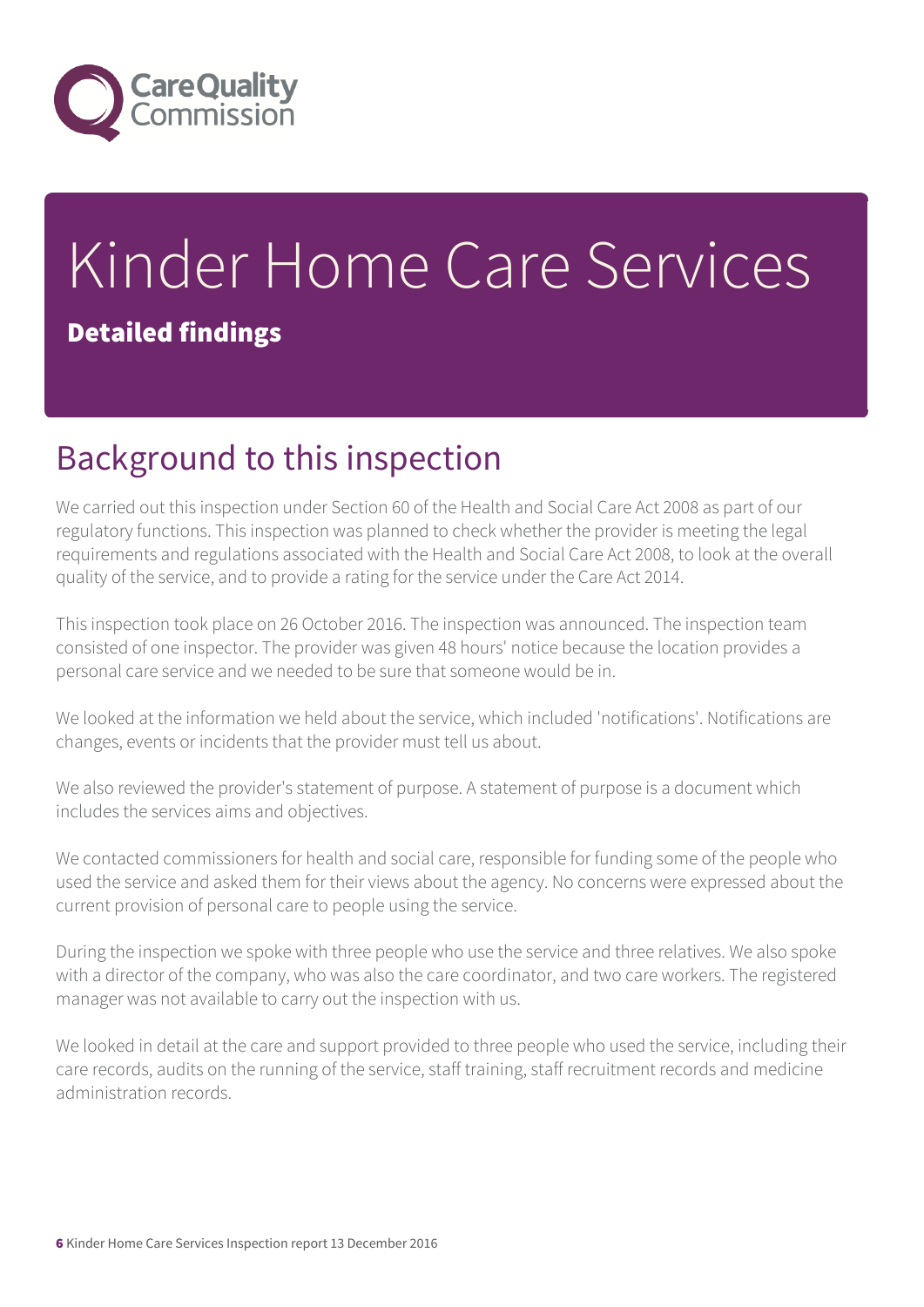### Is the service safe?

# Our findings

We saw that people's care and support had not always been planned and delivered in a way that ensured their safety and welfare. Care plans did not always contain risk assessments to reduce or eliminate the risk of any issues affecting people's safety.

For example, the director told us that a person sometimes got frustrated and became verbally challenging to staff. However, there was no risk assessment in place to assist staff to manage these situations. This meant that there was a risk that this behaviour could escalate and be a risk to the safety of the person and staff.

We looked at another risk assessment for providing a diet to manage a person's diabetes. This stated, "I need a diabetic diet." However, there was no specific information in place as to what relevant foods staff should be offering to the person to assist them to manage their condition. This meant that the person may not receive encouragement to eat foods to meet their health needs to prevent a deterioration in their condition.

A person had been assessed as having depression. However, there was no risk assessment in place to assist the person and staff as to how to manage and respond to this condition. This meant that there was a potentially greater risk that the person's mental health needs could deteriorate and they could feel worse as a result of not receiving proper support.

There was no information in place with regards to checking risks in the environment to maintain people's safety. For example, of dealing with any loose rugs that people could trip on, checking that gas and electrical supplies worked effectively, and fire evacuation procedures were in place. This lack of information did not assist staff to ensure facilities in people's homes were safe.

We saw that staff recruitment practices were, in the main, in place. Staff records showed that before new members of staff were allowed to start, checks had been made with previous persons known to the respective staff member and with the Disclosure and Barring Service (DBS). DBS checks help employers to make safer recruitment decisions and ensure that staff employed are of good character. However, for two staff records we saw, only one reference was in place and there were no references from the staff members' previous employers to check suitability. This was despite the provider's policy which stated, "One referee must be the last employer."

One staff member did not have a DBS in place despite the person having commenced work three months previously. The director said the person had been asked to bring in this record, but have not yet done so. She said that these issues would be followed up and monitored in future to ensure information was sought from relevant sources. This meant that a robust system was not fully in place to prevent unsuitable staff members being employed to provide care for vulnerable people using the service.

These issues were in breach of Regulation 12 of the Health and Social Care Act 2008 Regulated Activities Regulations 2014. You can see what we have told the provider to do at the end of this report.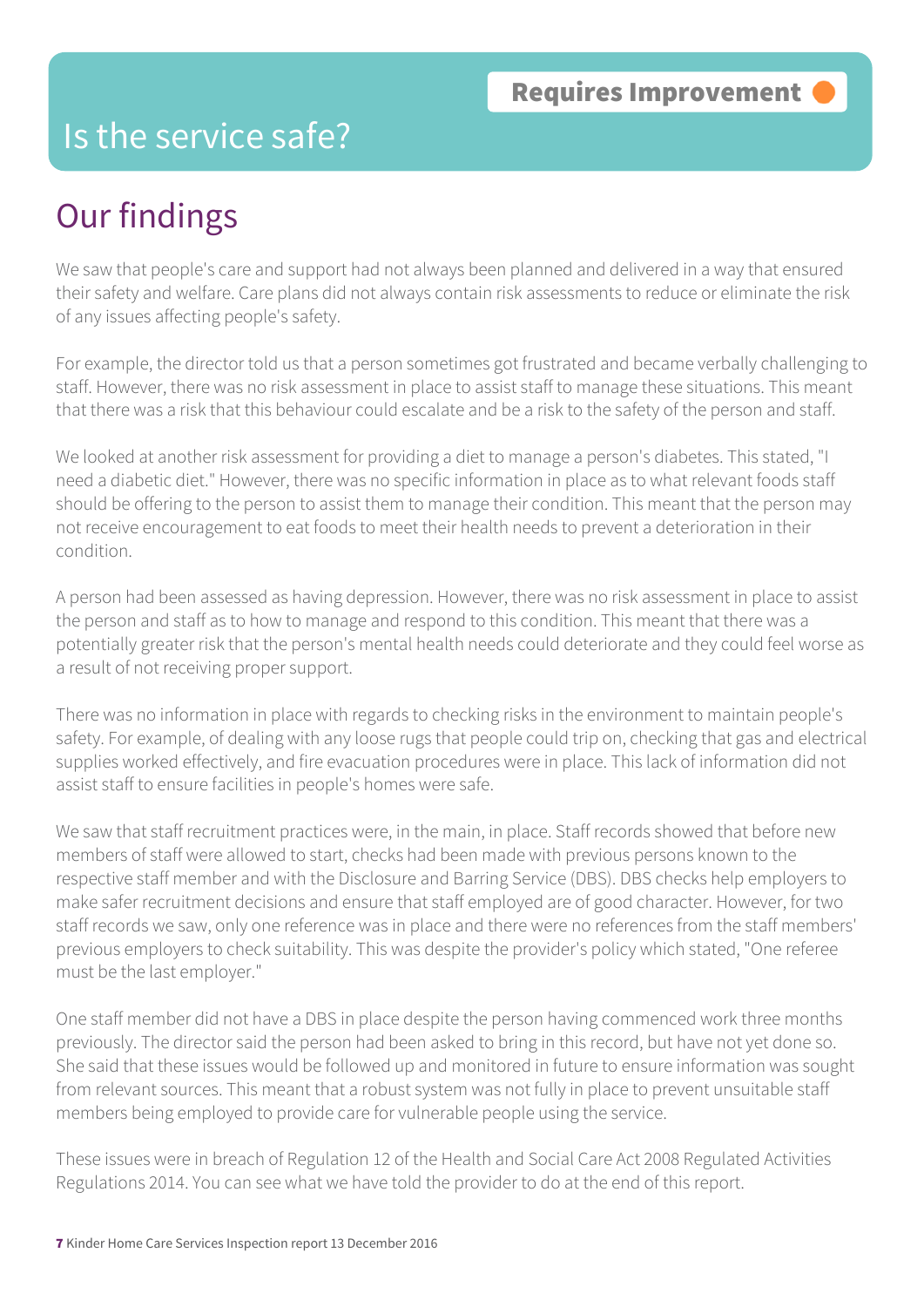All the people we spoke with and their relatives thought that personal care had been delivered safely. They were unanimous that staff kept people safe.

A person told us, "Yes, I am safe with the carers who come to see me." A relative told us, "All the staff keep my mum safe."

Staff told us they were aware of how to check to ensure people's safety. For example, they checked that people were safely positioned when they used commodes and that equipment was in a proper working condition when assisting people to move.

We saw that there was information in place for staff to ensure that equipment was safe to use. For example, information of how to assist people with transferring detailed what particular type of straps were needed to hoists slings. This ensured that the person was protected from injury when transferring from one place to another.

Some people and their relatives we spoke with had different views about the timeliness of calls to deliver care. Some told us that calls were generally on time, or if a little late, this did not affect them. We found evidence in people's care records that calls were not on agreed times, being both early and late on occasion. For example, a person received their lunchtime call one hour late. The following day the person received their first call of the day, 45 minutes late and their lunchtime call one hour late. Another person received their lunchtime call 80 minutes early one day. The following day they received the lunchtime call 78 minutes early. Not having calls on time meant that people would be kept waiting for personal care, meals and medication. The director acknowledged these issues and stated they would be reviewed and followed up.

Staff we spoke with had been trained in protecting people from abuse and understood their responsibilities to report concerns to other relevant outside agencies if necessary, and to report concerns to if they had not been acted on by the management of the service.

The provider's safeguarding and whistleblowing policies (designed to protect people from abuse) were available to staff. These informed staff what to do if they had concerns about the safety or welfare of any of the people using the service. The whistleblowing policy contained in the staff handbook directed staff to a relevant outside agency, which was CQC, but not other relevant agencies such as the police or the local authority. The director said this procedure would be amended. This would then supply staff with all relevant staff information as to how to action issues of concern to protect the safety of people using the service.

Policies set out that when a safeguarding incident occurred management needed to take appropriate and action by referring to the relevant safeguarding agency. However, the policy stated that this was dependent on whether the person wanted this referral and whether it was considered an emergency. The director recognised that with the duty of care to the person, all incidents needed to be referred to the safeguarding agency, in order to have action taken to protect their safety. She said this policy would be amended.

People and their relatives told us that staff had reminded people to take their medicines and there had been no issues raised about this. A person told us, "Staff remind my mum to take her medication."

Staff had been trained to support people to have their medicines and administer medicines safely. There was information available as to people's allergies, so that medicine was not supplied if a person was allergic to it. Staff had undergone a competency test to check that they understood how to assist people to have their medicines. There was also a medicine administration policy in place for staff to refer to and assist them to safely provide medicines to people.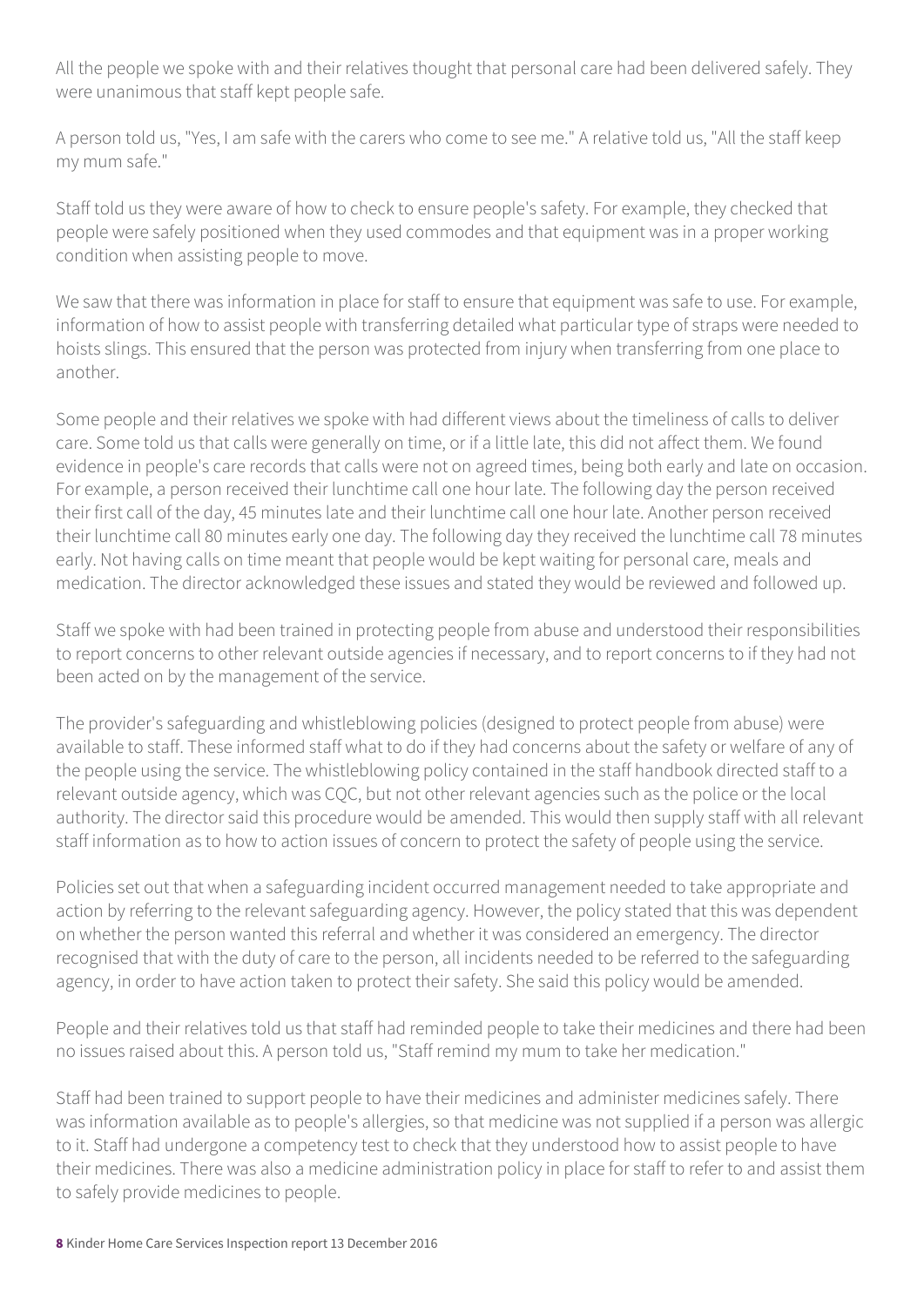We saw evidence in medicine records that people had largely received their prescribed medicines, although there were a small number of gaps, which had not been explained on medicine records. There were also a small number of instances where the medicine had not been supplied but the specific reason why this was the case, was not recorded. The director said these issues would be followed up to ensure that people always received their medicine to safely meet their health needs.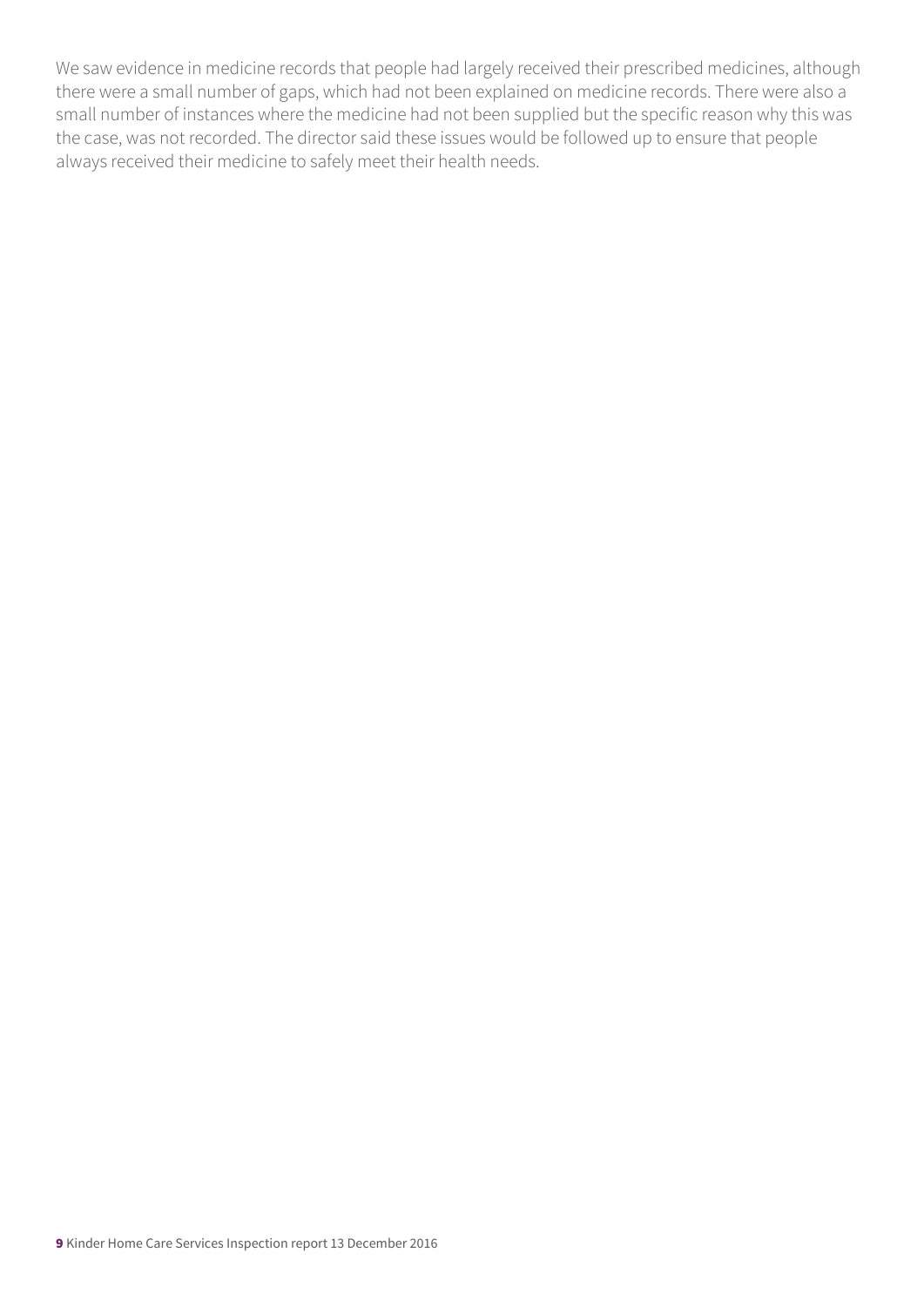### Is the service effective?

# Our findings

People using the service and relatives we spoke with said that the care and support they received from staff effectively met the assessed needs. They thought that, in the main, staff had been properly trained to meet care needs,

One person said, "Staff know how to help me." Another person said, "Staff usually know what to do, though when I started with the agency they were not aware of how best to help me to dress as they did not know about dealing with people with strokes." Another comment received was that staff told the person they did not know how to help people put on support stockings. A relative told us, "Staff are really good. They do everything for my mum." The director told us that staff would receive this training regarding support stockings.

Staff told us that they thought they had received training to meet people's needs. A staff member said, "I get all the training I need to do the job." Another staff member said, "If I need any more training, I just have to ask for it."

Staff training information showed that staff had training in essential issues such as such as how to move people safely and keep people safe from abuse, although they were not always supplied with the training for a number of months after they stared work for the service. For example, moving and handling training was not supplied to one staff member until three months after they commenced working for the service.

We saw no evidence that staff had been supplied with training about people's health conditions, such as stroke care, protection from developing pressure sores, Parkinson's disease, mental health conditions and diabetes. This would assist staff to have an awareness of people's conditions so that they understood the issues and challenges that people faced. The director stated that training would be reviewed to ensure that staff had the skills to meet people's needs. She sent us information after the inspection to indicate that this training would be supplied in the near future.

We saw evidence that new staff were expected to complete induction training. This training included relevant issues such as infection control. There was also evidence in the minutes of staff meetings that staff training issues were discussed and action taken to organise more training. The director indicated that induction training would be reviewed with a view to new staff completing training on the Care Certificate. This is nationally recognised comprehensive induction training for staff.

Staff told us that when new staff began work, they were shadowed by experienced staff on shifts. At the end of the shadowing period, the new staff member, if they did not feel confident and competent, they could ask for more shadowing to gain more experience to meet people's needs. There was no evidence in staff records this shadowing had taken place. The director said this issue would be followed up.

Taking forward these issues would mean that staff were fully supported to be in a position to provide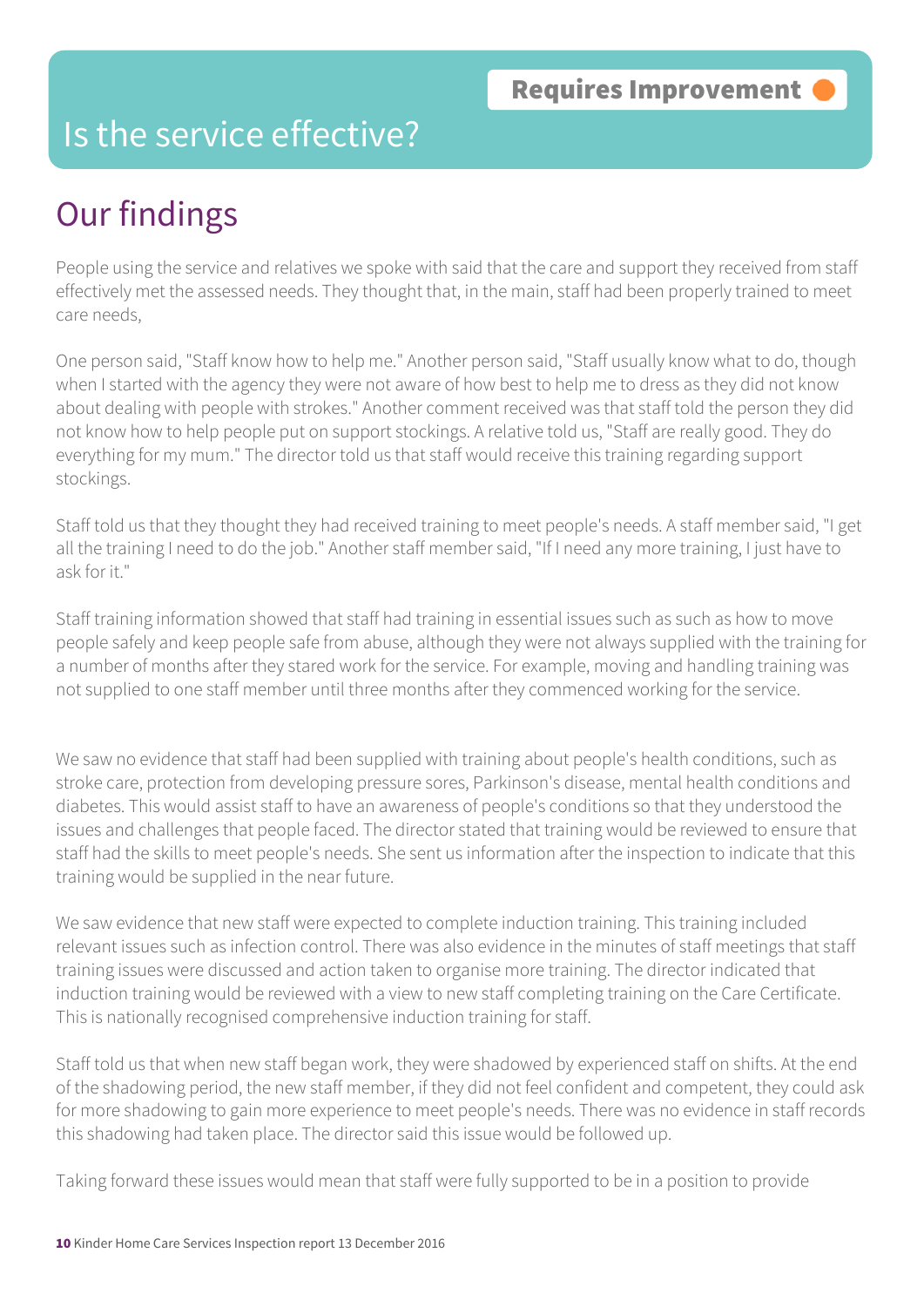effective care to meet people's needs.

The director acknowledged that staff did not have regular visits from the management of the service to check that they were aware of their responsibilities and promote the well being of people who used the service. When regular visits are fully implemented, this would then mean a system in place to ensure staff can effectively meet people's needs.

Staff felt communication and support amongst the staff team was good. Staff also told us they felt supported through being able to contact the management of the service if they had any queries. Regular supervision meetings with staff had not recently taken place. The director acknowledged this and stated that it was the intention that these take place on a regular basis. This will then advance staff knowledge, training and development.

The Mental Capacity Act 2005 (MCA) provides a legal framework for making particular decisions on behalf of people who may lack the mental capacity to do so for themselves. The Act requires that as far as possible people make their own decisions and are helped to do so when needed. When they lack mental capacity to take particular decisions, any made on their behalf must be in their best interests and as least restrictive as possible.

There was no evidence of assessments of people's mental capacity, though the director indicated that all the people the service supplied care to had capacity to decide how they lived their lives. There was information in care plans to direct staff to communicate with people and gain their consent with regard to the care they providing. One care plan stated the person needed, "Continual communication and reassurance to make sure (person's name) is aware of what is happening. " Staff were aware of their responsibilities about this issue as they told us that they asked permission before they supplied care to people. This was also confirmed by the people and relatives we spoke with. Staff had received training about the operation of the law.

This meant that staff were in a position to assess people's capacity to make decisions about how they lived their lives. The director stated that assessments would be put into place.

People and their relatives were satisfied with the support staff provided with meal preparation, provision and choice offered. A person told us, "The food they prepare is fine." Another person told us, "No problems with the food."

People and relatives told us that food choices were respected and staff knew what people liked to eat and drink. We saw evidence of a person at risk of dehydration that the person was left with drinks between calls to ensure they were receiving adequate fluids. There was evidence of another person with nutritional needs at been provided with the assessed nutrition needed. People confirmed that, as needed, staff left drinks and snacks between calls so that they did not become hungry or dehydrated.

We also saw information in people's care plans about the assistance some people needed to eat to promote their nutritional needs. A person assessed as needing help cutting up their food did not have this information in their care plan. The director said this information would be included. A person assessed as needing a healthy diet was supplied only with cake for the teatime meal. The director said this was the choice of the person, but it would be made clear that the person had been offered healthy choices as well.

People told us that staff were effective in responding to health concerns. For example, one person said that she fell over and hurt her head. Staff called an ambulance to check her condition. A relative told us that staff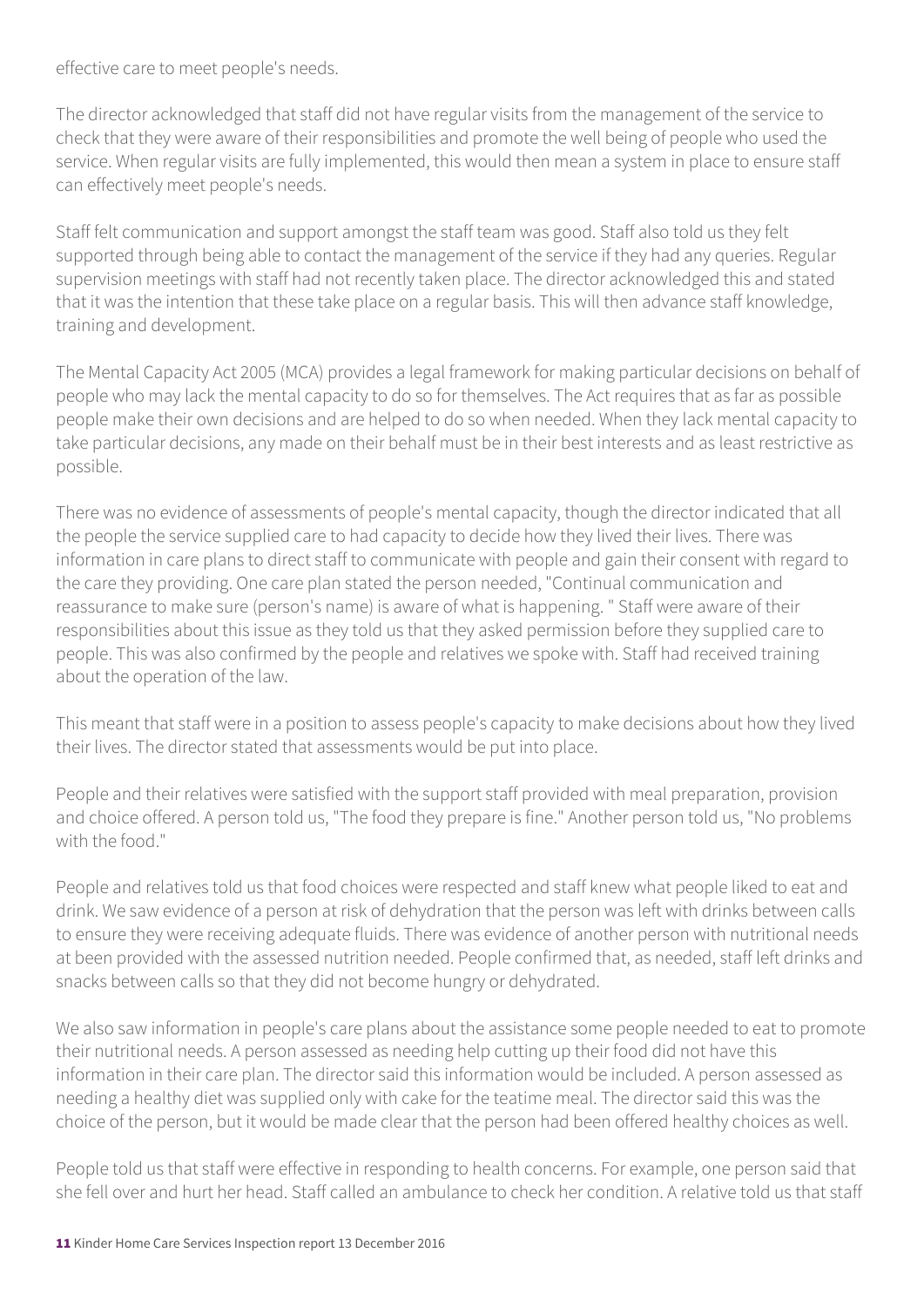were very proactive in checking his family member's skin and contacting the GP as needed if there appeared to be a pressure sore developing. We saw evidence that staff contacted medical services if people needed any support or treatment. For example, we saw an incident report where staff had called the emergency services when a person had fallen. The person went to hospital for treatment.

We saw evidence of the contact details of medical professionals in people's care plans so staff had this information if they needed to make contact to secure treatment for people.

A person told us that staff had helped them with arranging a GP appointment. This meant people were made comfortable because of the effective care that they had received.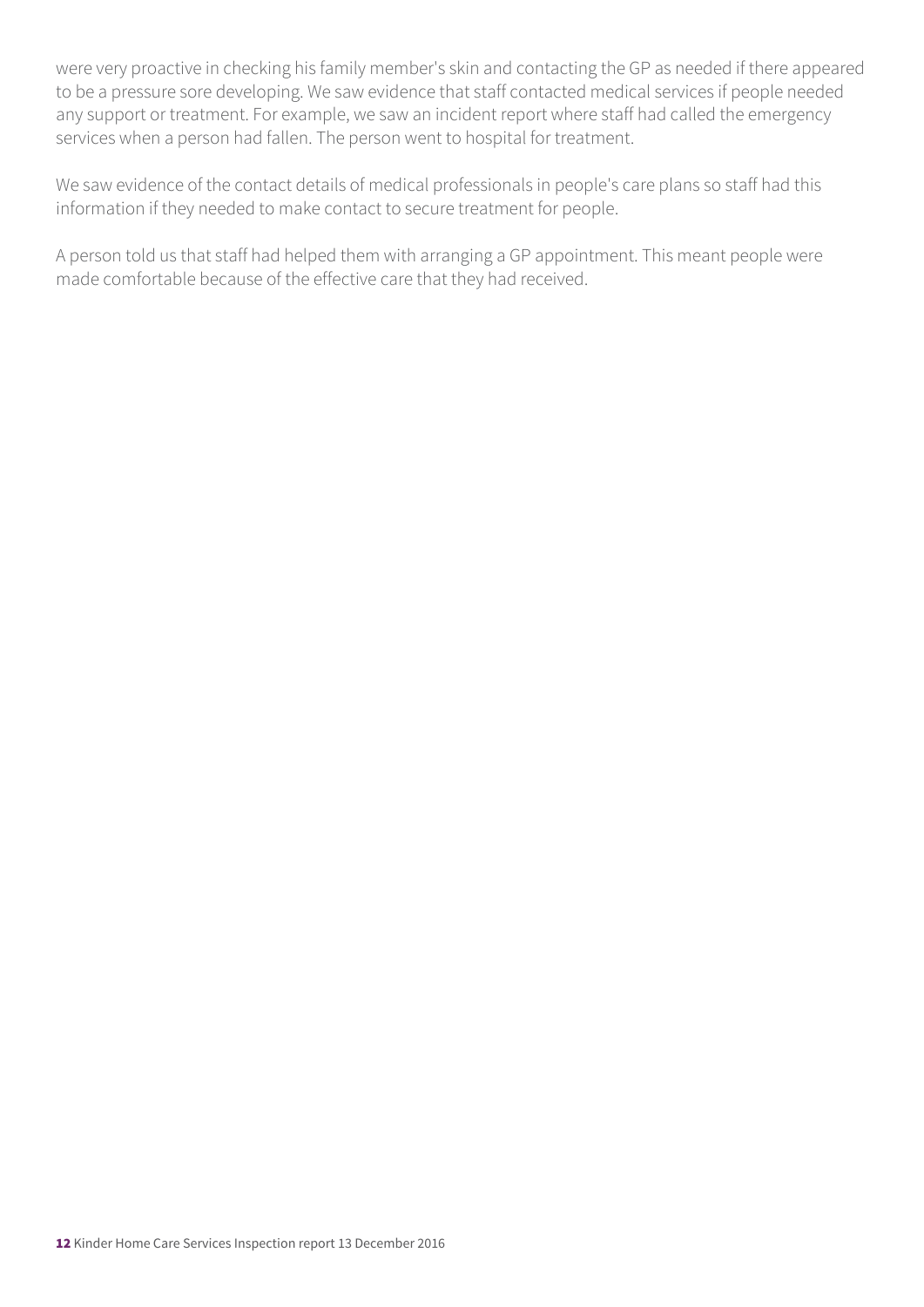# Our findings

People and their relatives we spoke with thought that staff, were kind, caring and gentle in their approach. They said that staff always gave time to do things and did not rush them. A person said, "Staff are all really caring and happy." A relative told us, "My mother says that they are caring carers." Another relative told us, "They are the best care we have ever had." We saw a quote in a satisfaction survey from a person which stated, "Met my expectations. I'm happy."

The provider's statement of purpose set out that each person needed to be involved, and in agreement with care decisions. People and their relatives considered that care staff were good listeners and followed preferences. They told us their care plans were developed and agreed with them at the start of their contact with the service and that they were involved in reviews and assessments when they happened. We saw evidence that they had signed care plans to agree that their plans met their needs.

People told us that their dignity and privacy had been maintained and staff gave them choices. For example, staff using preferred names and giving a choice of food, drinks and clothes. One care plan outlined a person's choices of how they wanted their hot drink to be made. Another care plan recorded that a person wanted only certain staff to supply care to them. We saw evidence that the provider stated that this would be attempted if at all possible. This indicated that people's choices were sought and encouraged.

Staff were able to give us examples of promoting people's privacy such as leaving people when they were using the bathroom and covering people when helping them to wash and dress. They said they were mindful of protecting people's privacy and dignity. For example, they said they always knocked on doors. One staff member told us, "We always make sure we treat people properly and see them as people with full rights to dignity." These issues were confirmed by the people we spoke with.

We saw that information from the agency emphasised that staff should uphold people's rights to privacy, dignity, choice, confidentiality, independence and cultural needs. The staff handbook also emphasised that people's rights to dignity, choice and privacy should be respected. This encouraged staff to have a caring and compassionate approach to people.

People told us that staff respected their independence so they could do as much as possible for themselves. One relative said that staff had helped their family member to exercise to help their mobility. Care plans we looked at stated that staff needed to encourage people's independence. People said that being independent was very important to them. The staff handbook emphasised the importance of promoting people's independence. We also saw evidence of this in people's care plans. People gave us examples of staff encouraging this such as being able to wash themselves where they were able. This presented as an indication that staff were caring and that people and their rights were respected.

Care plans included people's religious, cultural and spiritual preferences to provide information to staff on respecting people's beliefs.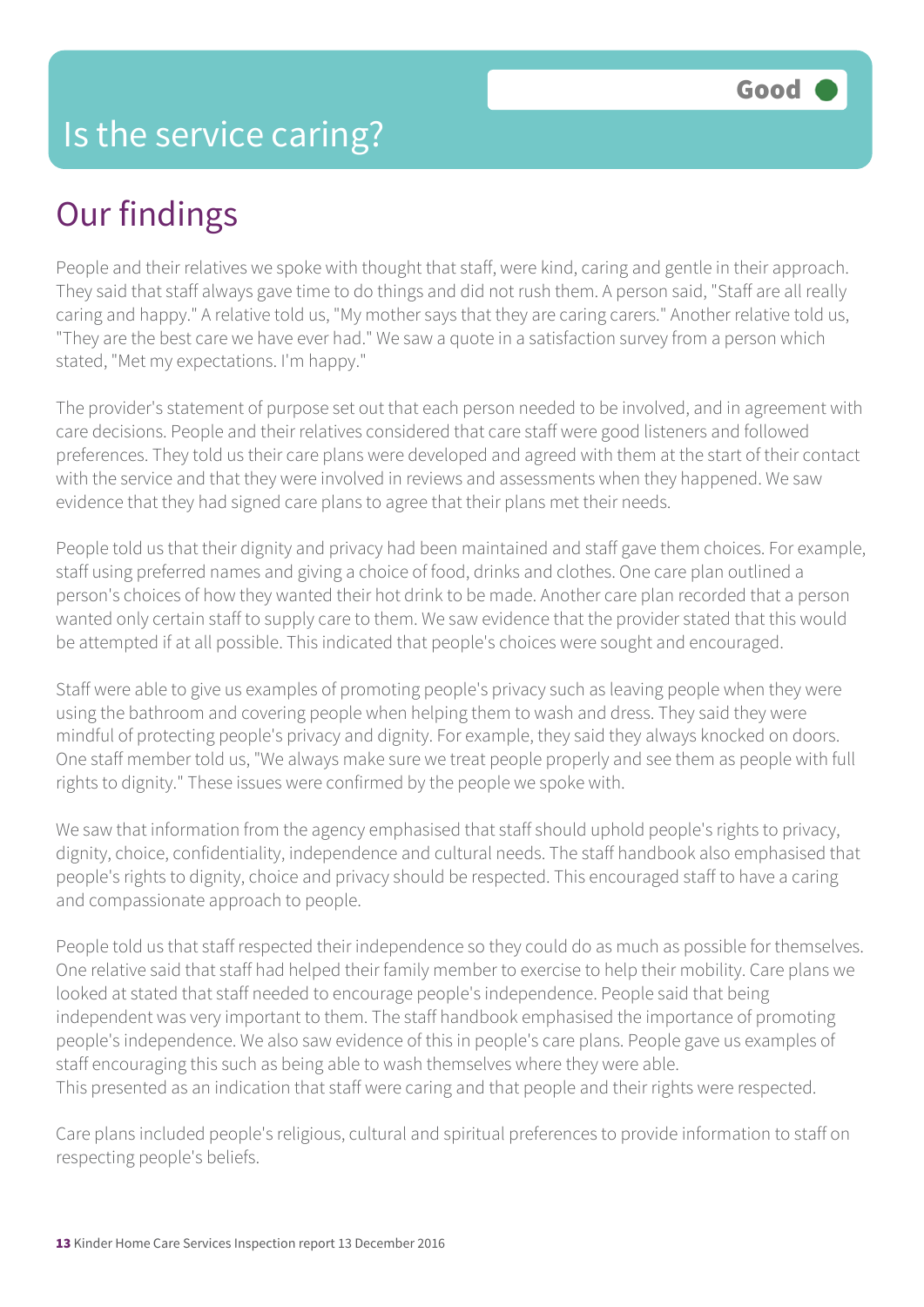### Is the service responsive?

# Our findings

People and relatives told us that staff responded to people's needs. They said that staff took the time to check whether there was anything else they needed before leaving. People and relatives told us that staff would do anything asked of them. A person said, "Carers do anything asked of them." A relative told us that they had been informed that if their family member needed assistance to go to the toilet between calls, staff have visited to respond to this need. Another relative said a staff member had returned after their shift had ended to check that his poorly mother was ok and they greatly appreciated staff doing this.

People said if they had any concerns regarding staff cover and compatibility of staff with people, these had been resolved. People told us that if staff were going to be late, they were always informed of this and they understood why this happened so it did not have any impact on the care they were provided with.

We saw staff rotas which did not always allow any travelling time for staff between calls to people. We checked call times from daily records found they were often up to 60 minutes early or late. The director acknowledged this and said action would be taken to ensure that calls were on time as far as possible.

Some people and relatives we spoke with told us that their care needs had been reviewed and we saw evidence of this in care plans.

We found that people had an assessment of their needs. Assessments included relevant details such as the support people needed, such as information relating to their mobility and communication needs. There was some information as to people's personal histories and preferences to help staff to ensure that people's individual needs and preferences were responded to. However, not all issues had been followed up. For example, it stated that a person would like to do painting but did not know how to go about doing this. There was no information in place as to help the person follow this interest. The director said this would be followed up.

Another care plan identified how to meet a person's continence needs. It set out how often the bag needed changing and when to contact the district nurse if there were problems with the catheter. This showed clearly to staff how to respond to, and meet the person's continence needs.

Staff told us that they always read people's care plans so they could provide individual care that met people's needs. They said that care plans were updated if people's needs had changed so that they could respond to these changes. We saw evidence of updates to people's changing needs that had been sent to staff.

From our discussions with people and their relatives, we found that the service had tried to make sure the same staff supplied care so that people had staff who knew them. This was important for people and made them feel comfortable and relaxed. This responded to people's needs and wishes.

We found that the people and relatives were aware of how to make complaints. They told us they would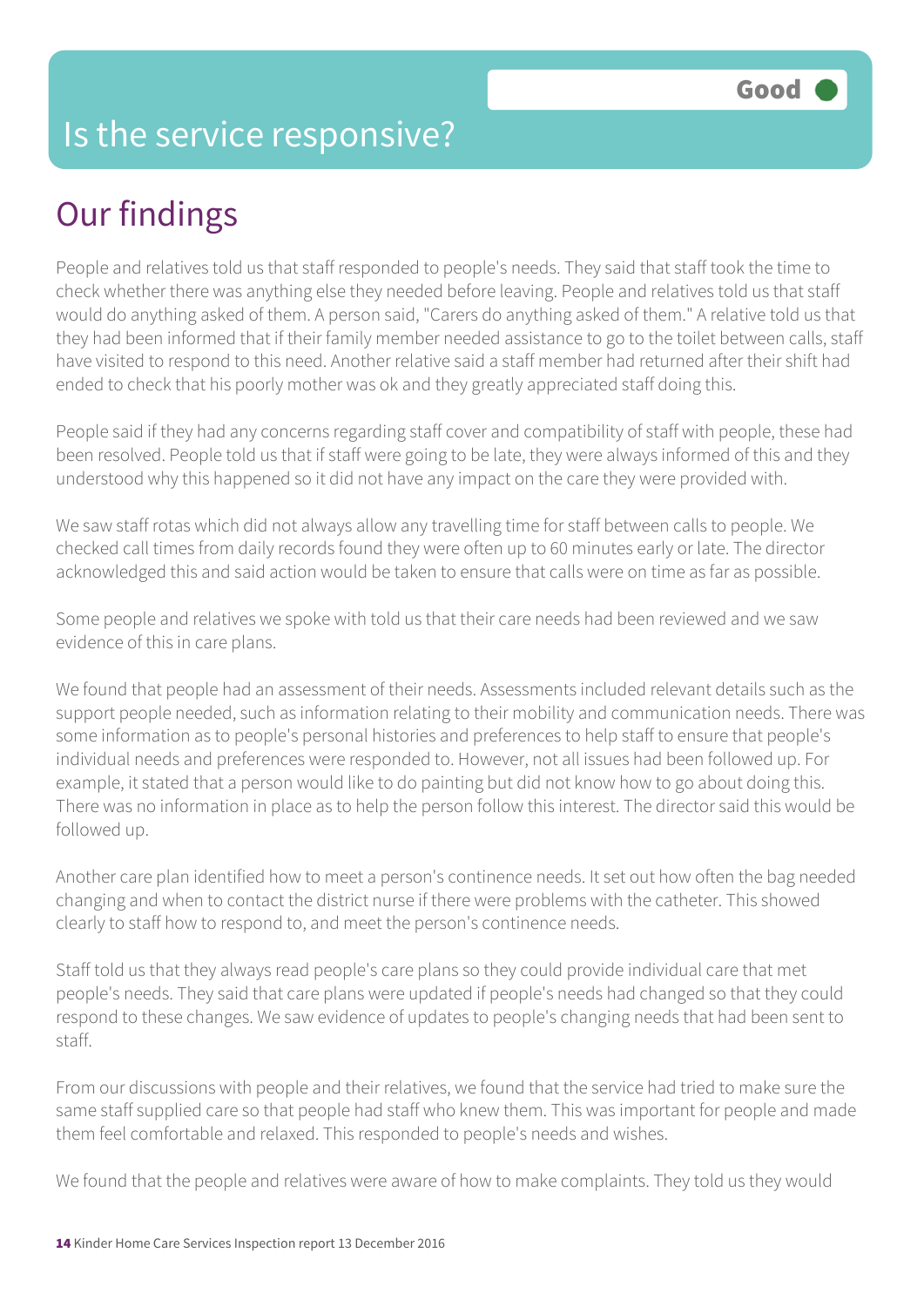speak to the registered manager if they had any concerns, and would feel comfortable about doing so.

People told us that the registered manager had responded to their requests and made changes where needed. This made them feel positive about raising any issue of concern. They told us they had information about how to complain in the information folder left with them by Kinder Home care. They now had confidence making a complaint should the need arise. A person told us, "I am sure I would never need to complain. If I did I would know how to."

Staff told us they knew they had to report any complaints to the registered manager. They had confidence that issues would be properly dealt with.

The provider's complaints procedure gave information on how people could complain about the service if they wanted. We looked at the complaints procedure. The procedure set out that that the complainant should contact the service. However, it also stated that the complainant could contact CQC who would ensure the matter was dealt with. It also did not provide information about referral to the complaints authority or the local government ombudsman. This did not provide correct information as CQC does not have the legal power to resolve complaints. The director stated this procedure would be amended.

The director stated that there had never been a complaint but if this occurred they would be investigated and action taken as needed. This will then provide assurance to complainants that they would receive a comprehensive service responding to their concerns.

Relatives told us of other agencies involved in their family member's care including the occupational therapy service and social workers. This showed that people's person's needs had been responded to.

We looked at incidents in people's support plans. There was evidence that any issues had been appropriately responded to by the registered manager.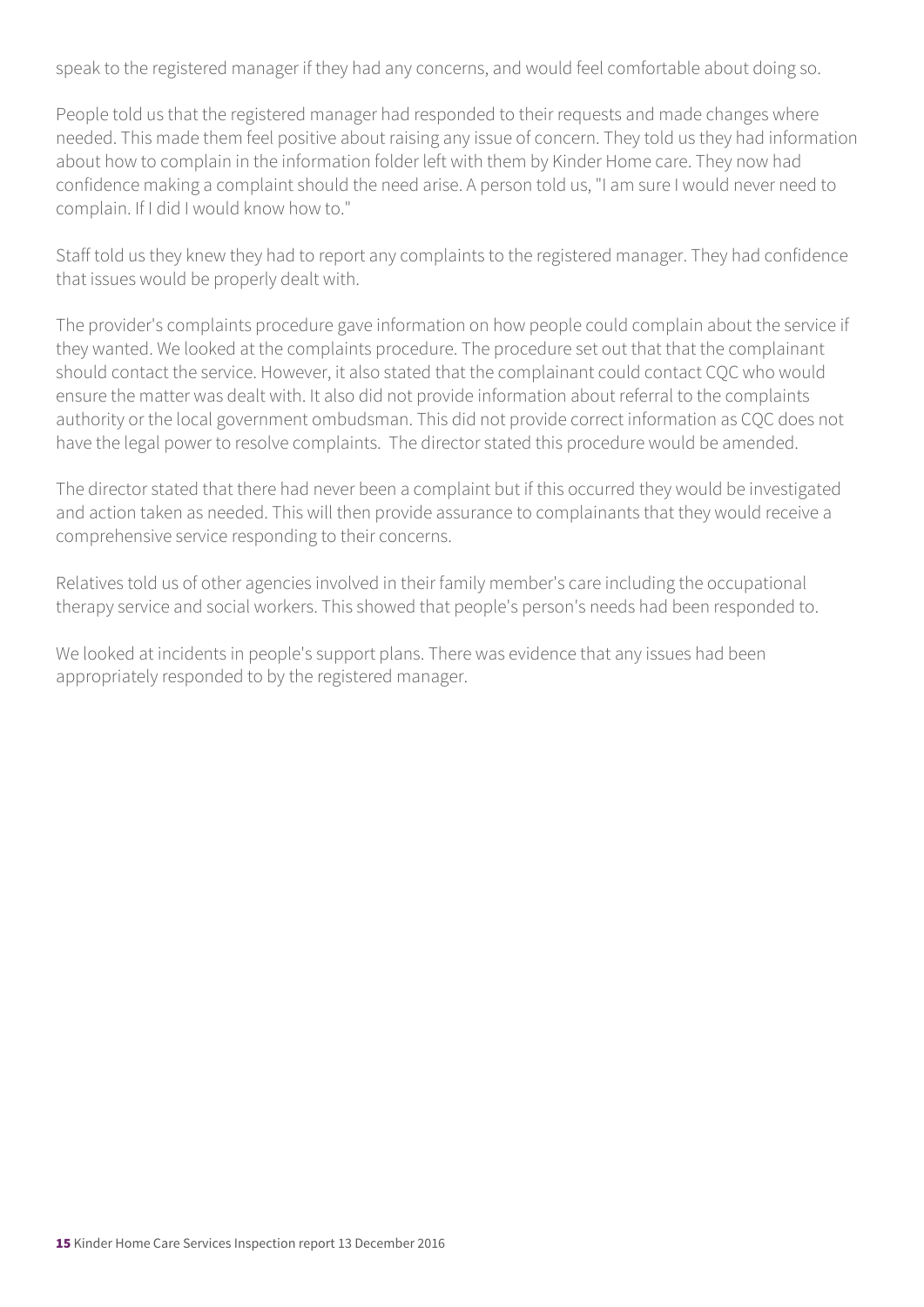### Is the service well-led?

# Our findings

When asked if they would recommend Kinder Home Care Services, the people and relatives we spoke with all said they would. One person said, "I cannot fault it. It's a really good service. Staff really care about you." One relative told us "Yes, it's really well-managed. Any problems, they get in touch with us. They have supported and reassured me which I really appreciate."

People and relatives we spoke with who had contact with the registered manager and director said that they were impressed with their commitment to providing a quality service. A number of them told us that staff were like family members to them.

People and relatives told us that initial assessments of the personal care needed were made. Not everyone said they had received visits by senior staff to observe the care staff at work and review of their care. However, all the people spoken with were satisfied with their packages of care which, they said, had met their needs. They said that if they had a query they rang the management of the service who responded quickly. Relatives told us they had been kept informed of any important issues relating to the care needs of their family members.

People and relatives told us that Kinder Home Care had a stable staff group. They said the agency tried to provide them with the same staff and that this was important to them, as staff knew them and their preferences. Achieving this produced a culture in the organisation to be mindful and respectful of people's needs and recognise how potentially disruptive changes of staff can be.

The director was aware that incidents of alleged abuse needed to be reported to the relevant local authority safeguarding team to protect people from abuse.

Staff had been provided with information as to how to provide a friendly and individual service with regard to respecting people's rights to privacy, dignity and choice and to promote independence. Staff told us that the management of the service expected them to provide friendly and professional care to people, and always to meet the individual needs of people.

All the staff we spoke with told us that they were supported by the registered manager. They said that the registered manager and the director were always available if they had any queries or concerns. One staff member said, "I know I can contact them at any time and I get support." Some spot checks had been made by the management of the service, though this had been infrequent. For example, the practice of a staff member had been observed once, in April 2016, six months previously. The director stated that more regular spot checks would be carried out.

We saw that staff had received some support by having a staff meeting. This had discussed relevant issues including the care of individual people, any changes to the care supplied and any training that staff needed. However, only one meeting had been held. The director stated it was the intention that more regular staff meetings would be provided. This will then provide staff with more support to carry out their task of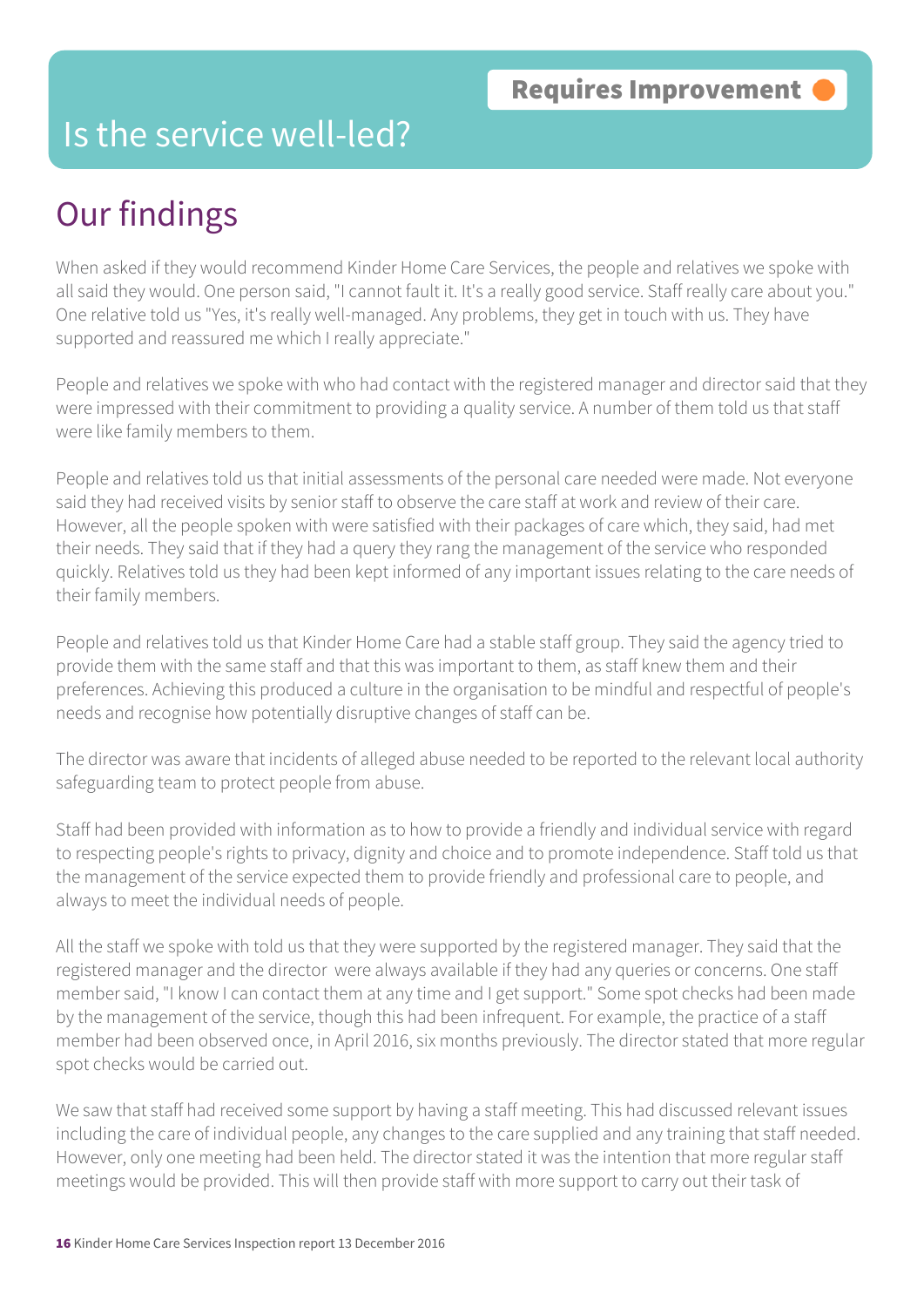supplying quality personal care to people.

Staff said that essential information about people's needs had been communicated to them, so that they could supply appropriate personal care to people. We saw evidence of this in the records we looked at. This indicated that a system was in place to ensure staff had up-to-date knowledge of people's changing needs.

All the people and their relatives told us that they had care plans kept in their homes so that they could refer to them when they wanted. They confirmed that staff updated records when they visited.

We saw that staff had received support through supervision, though this had been infrequent. These sessions covered relevant issues such as training, changes in people's needs, and discussing any problems in providing the service. The director said it was the intention to ensure supervision sessions were carried out regularly in the future.

Some people and their relatives told us they received a survey asking them what they thought of the care and other support they received from the agency. Other people said they had not yet received this but as they were relatively new to the service they would not have received this, as it was only carried out on a yearly basis. We saw evidence of surveys which asked people their views of the service. There were positive comments about the standard of service that people received, such as one person stating that the service "Exceeded my expectations."

On the day of the inspection, there were no other quality assurance checks in place such as management audits, despite the information contained in the service users guide which stated, under the quality assurance section, that there would be a "Regular review of all services." The director stated that audits would be carried out for relevant issues such as medicines management, call times and ensuring comprehensive care plans were in place. These were completed and sent to us after the inspection. However, if audits had been in place prior to the inspection, then issues would have been highlighted and action taken to ensure people's needs were always met.

A comprehensive auditing process would assist in developing the quality of the service to meet people's needs.